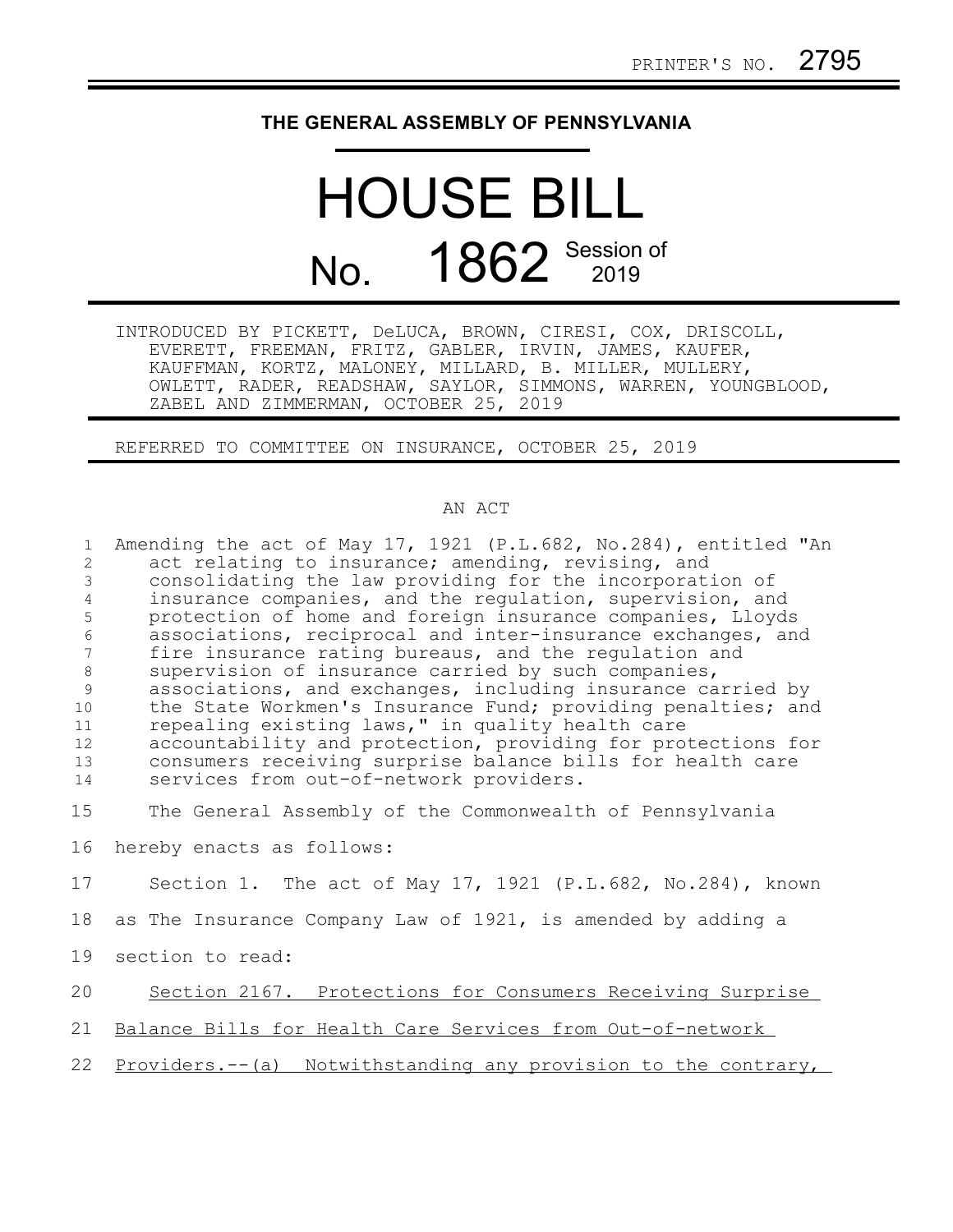| 1           | this section applies to a surprise balance bill. This section    |
|-------------|------------------------------------------------------------------|
| 2           | does not apply to a health care service for which an entity,     |
| 3           | other than an insurer under a health insurance policy, is        |
| 4           | responsible.                                                     |
| 5           | (b) If an out-of-network provider renders a health care          |
| 6           | service to an insured, the following shall apply:                |
| 7           | The out-of-network provider may bill the insurer and be<br>(1)   |
| 8           | reimbursed directly for a covered service at the commercially    |
| $\mathsf 9$ | reasonable rate directly for that service, unless the insurer    |
| 10          | has a contract that addresses payment for an out-of-network      |
| 11          | provider or the insurer and out-of-network provider agree        |
| 12          | otherwise.                                                       |
| 13          | An out-of-network provider may not bill the insured for<br>(2)   |
| 14          | the difference between the out-of-network provider's charge and  |
| 15          | the amount of the commercially reasonable rate paid by an        |
| 16          | insurer for the covered service. The out-of-network provider may |
| 17          | bill the insured for no more than the in-network cost-sharing    |
| 18          | amount.                                                          |
| 19          | (c) The following apply:                                         |
| 20          | The insurer shall inform the out-of-network provider of<br>(1)   |
| 21          | the insured's applicable in-network cost-sharing obligation.     |
| 22          | The insured shall be responsible for no more than the<br>(2)     |
| 23          | cost-sharing amount that would have been due if the health care  |
| 24          | service had been rendered by an in-network provider.             |
| 25          | The out-of-network provider may not advance a surprise<br>(3)    |
| 26          | balance bill to collection.                                      |
| 27          | The following apply:<br>(d)                                      |
| 28          | (1)<br>Insurers and health care providers shall provide the      |
| 29          | following notices to insureds and patients:                      |
| 30          | (i) At the time of initial enrollment or upon request, an        |

20190HB1862PN2795 - 2 -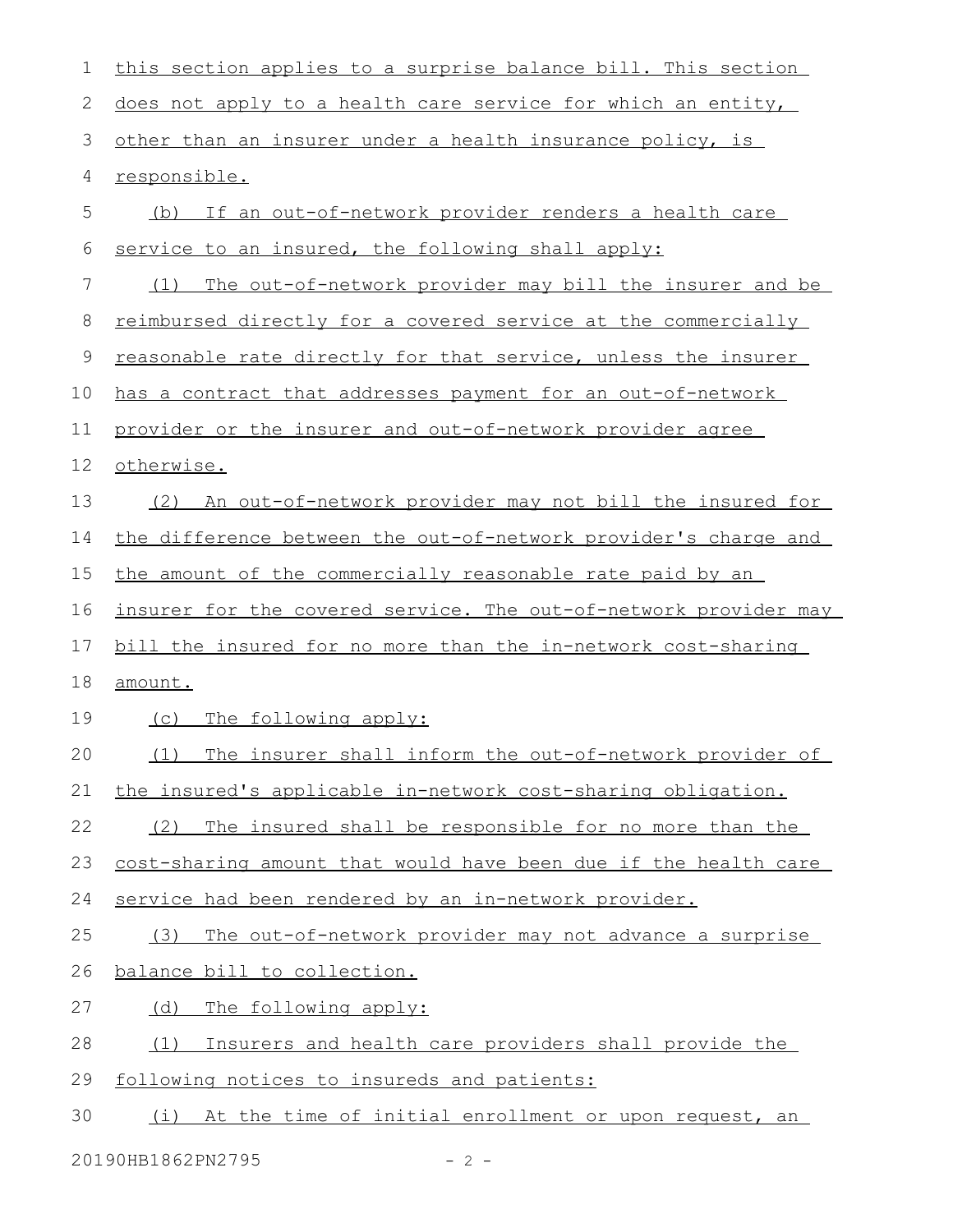| 1  | insurer shall provide the insured with a notice outlining the    |
|----|------------------------------------------------------------------|
| 2  | insured's rights under this section. The notice shall be subject |
| 3  | to approval by the Insurance Department.                         |
| 4  | (ii) At the time of scheduling a patient for a nonemergency      |
| 5  | health care service or upon request, a health care provider      |
| 6  | shall provide a patient with a notice outlining the patient's    |
| 7  | rights under this section. The notice shall be subject to        |
| 8  | approval by the Department of Health.                            |
| 9  | The notice under paragraph (1) shall include at least<br>(2)     |
| 10 | the following:                                                   |
| 11 | The rights of insureds under this section.<br>(i)                |
| 12 | $(i$ i)<br>The identification of the Insurance Department as the |
| 13 | proper Commonwealth agency to receive complaints relating to     |
| 14 | surprise balance bills prohibited under this section.            |
| 15 | (iii) Contact information for the Insurance Department.          |
| 16 | A general description of the types of health care<br>(iv)        |
| 17 | services that could be provided by out-of-network providers even |
| 18 | if a patient is receiving health care in an in-network facility  |
| 19 | and why this can happen.                                         |
| 20 | (v) A general notice that the insured may contact his            |
| 21 | insurer and health care provider if there are any questions      |
| 22 | about coverage before receiving treatment.                       |
| 23 | (vi) An explanation of how surprise balance bills or bills       |
| 24 | for services rendered by out-of-network providers are addressed  |
| 25 | by this section and that an insured is only responsible for any  |
| 26 | applicable in-network cost-sharing amount under the insured's    |
| 27 | health insurance policy.                                         |
| 28 | (vii) If provided by a health care provider, the contact         |
| 29 | information for the health care provider's patient advocate.     |
| 30 | (e) A violation of this section by a health care provider        |
|    |                                                                  |

20190HB1862PN2795 - 3 -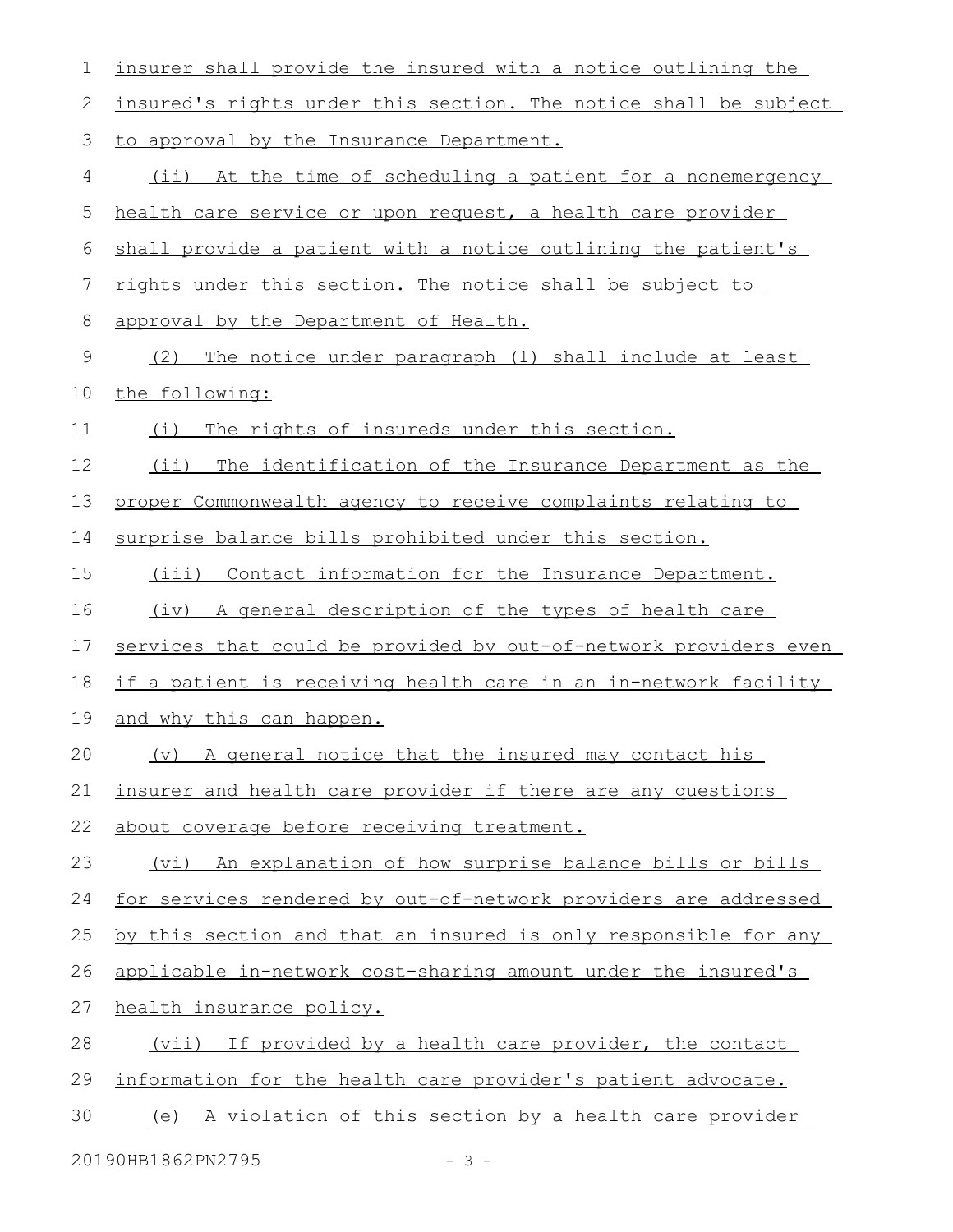| 1  | shall be considered a violation of the act of December 17, 1968  |
|----|------------------------------------------------------------------|
| 2  | (P.L.1224, No.387), known as the "Unfair Trade Practices and     |
| 3  | Consumer Protection Law."                                        |
| 4  | (f)<br>The following apply:                                      |
| 5  | Any controversy or claim arising out of or relating to<br>(1)    |
| 6  | the payment of a commercially reasonable rate not being          |
| 7  | accurate, shall be settled by arbitration administered by the    |
| 8  | American Arbitration Association under its Healthcare Payor      |
| 9  | Provider Arbitration Rules using the expedited desk/telephonic   |
| 10 | track procedures.                                                |
| 11 | (2) If the arbitrator determines that the insurer                |
| 12 | incorrectly calculated the reimbursement rate, the insurer shall |
| 13 | issue a payment to the provider using the correct calculation.   |
| 14 | Judgment on an award rendered by the arbitrator may be<br>(3)    |
| 15 | entered in any court having jurisdiction.                        |
| 16 | Notwithstanding the provisions of section 2102, as used<br>(q)   |
| 17 | in this section the following words and phrases shall have the   |
| 18 | meanings given to them in this subsection unless the context     |
| 19 | clearly indicates otherwise:                                     |
| 20 | "Commercially reasonable rate." For the purposes of this         |
| 21 | section, with respect to health care services covered by a group |
| 22 | or individual health insurance policy, the median in-network     |
| 23 | contracted rate under the applicable policy that the insurer     |
| 24 | would pay to an in-network provider, minus the in-network cost-  |
| 25 | sharing for the service under the policy, for the same specialty |
| 26 | and geographic region in which the service is provided.          |
| 27 | "Cost-sharing." As follows:                                      |
| 28 | A copayment, coinsurance or deductible for an insured's<br>(1)   |
| 29 | responsibility under a health insurance policy.                  |
| 30 | (2) The term does not include a premium, surprise balance        |
|    |                                                                  |

20190HB1862PN2795 - 4 -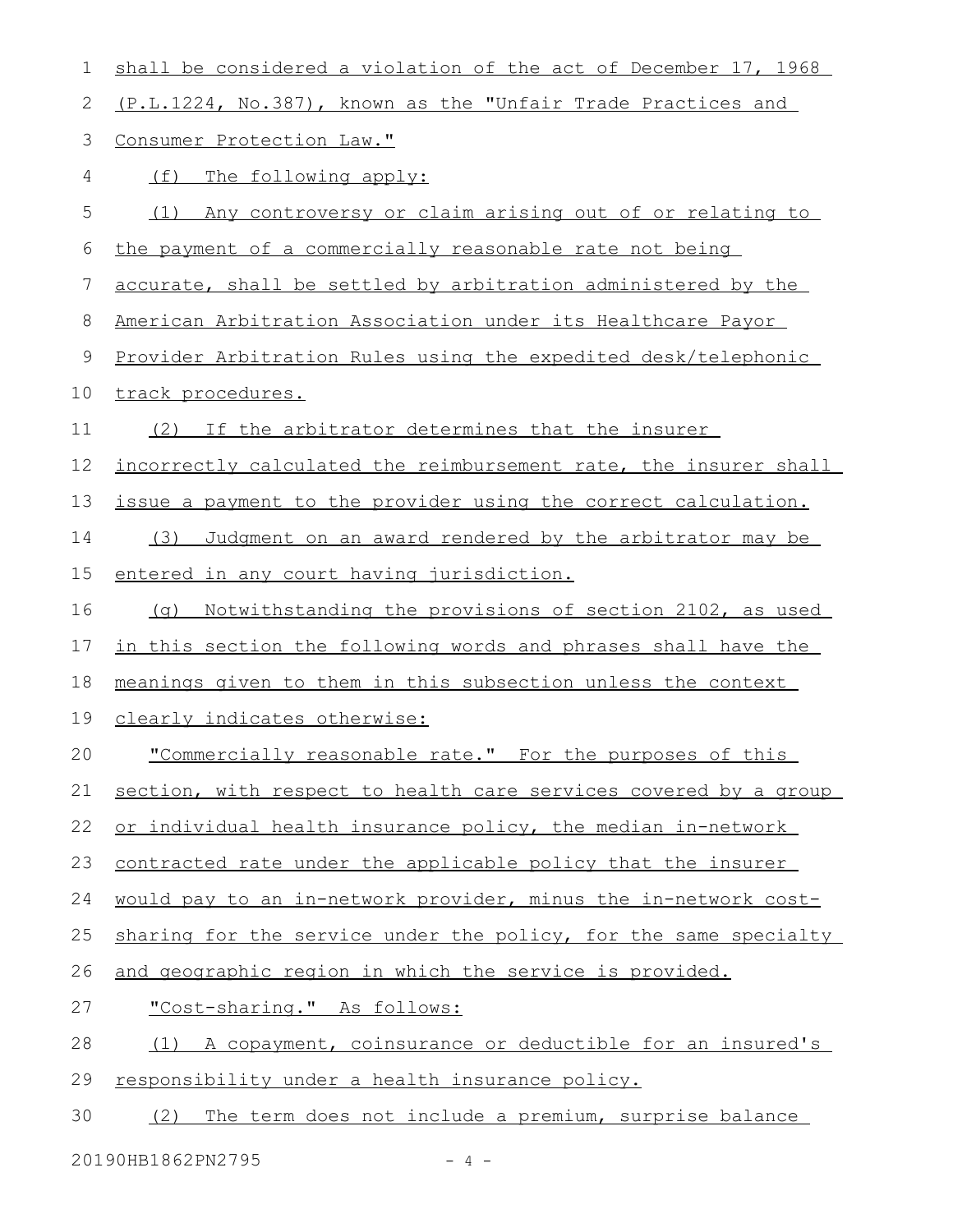| 1  | billing amount or the cost of a noncovered service.              |
|----|------------------------------------------------------------------|
| 2  | "Health care service." A covered treatment, admission,           |
| 3  | procedure, medical supply or equipment or other service,         |
| 4  | including behavioral health, prescribed or otherwise provided or |
| 5  | proposed to be provided by a health care provider to an insured  |
| 6  | under a health insurance policy.                                 |
| 7  | "Health insurance policy." As follows:                           |
| 8  | (1) An insurance policy, subscriber contract, certificate or     |
| 9  | plan that provides medical or health care coverage, including    |
| 10 | emergency services.                                              |
| 11 | The term does not include any of the following types of<br>(2)   |
| 12 | policies:                                                        |
| 13 | (i) Accident only.                                               |
| 14 | (ii) Fixed indemnity.                                            |
| 15 | (iii) Credit.                                                    |
| 16 | (iv) Dental only.                                                |
| 17 | (v) Vision only.                                                 |
| 18 | (vi) Specified disease.                                          |
| 19 | (vii) Medicare supplement.                                       |
| 20 | (viii) Civilian Health and Medical Program of the Uniformed      |
| 21 | Services (CHAMPUS) supplement.                                   |
| 22 | (ix) Long-term care.                                             |
| 23 | (x) Disability income.                                           |
| 24 | (xi) Workers' compensation.                                      |
| 25 | (xii) Automobile medical payment insurance.                      |
| 26 | (xiii) Homeowners insurance.                                     |
| 27 | "Insured." As follows:                                           |
| 28 | (1) A person on whose behalf an insurer is obligated to pay      |
| 29 | covered health care expense benefits or provide health care      |
| 30 | services under a health insurance policy.                        |

20190HB1862PN2795 - 5 -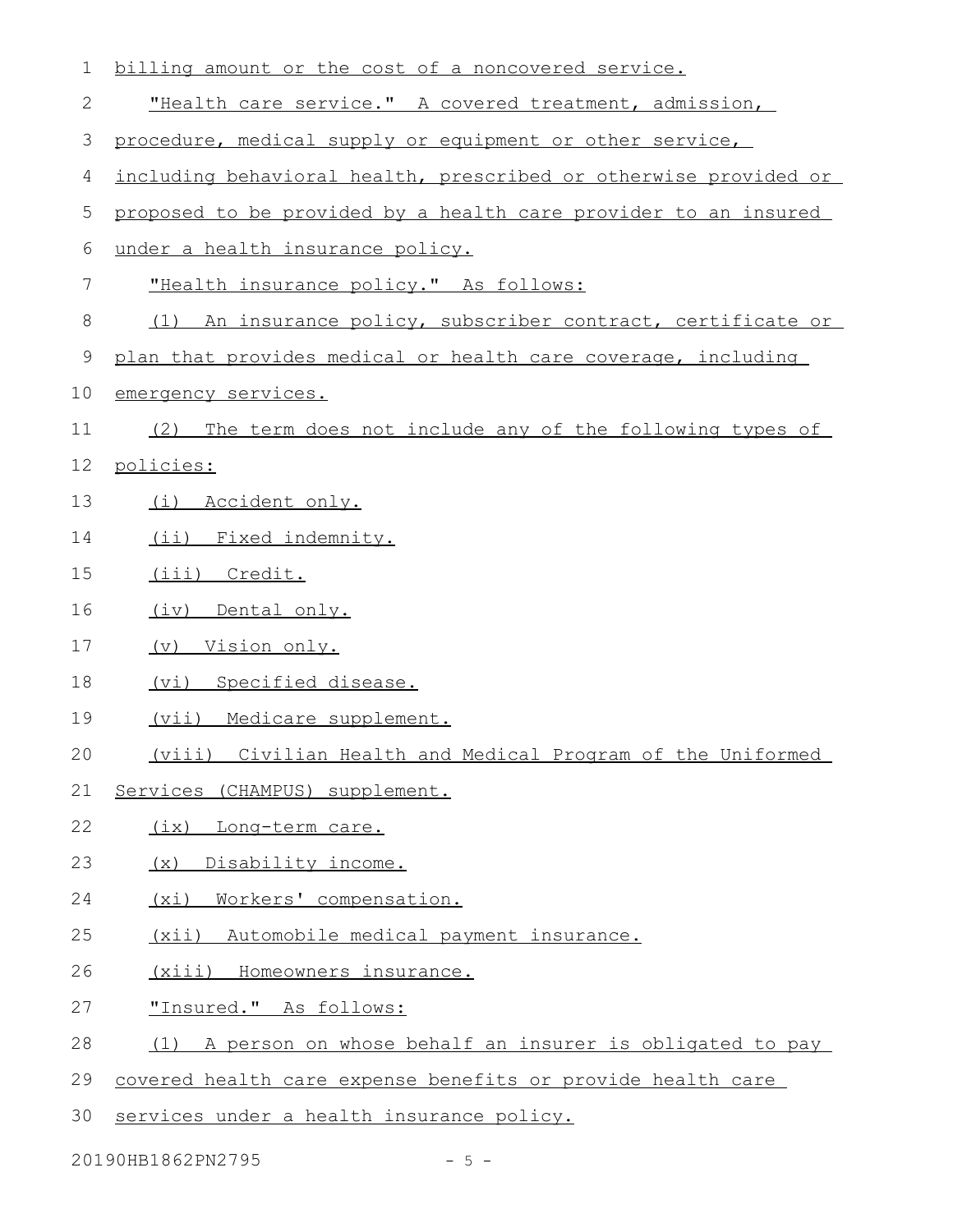| $\mathbf 1$ | The term includes a policyholder, certificate holder,<br>(2)          |
|-------------|-----------------------------------------------------------------------|
| 2           | subscriber, member, dependent or other individual who is              |
| 3           | eligible to receive health care services under a health               |
| 4           | insurance policy.                                                     |
| 5           | "Insurer." An entity licensed by the Insurance Department             |
| 6           | with accident and health authority to issue a policy, subscriber      |
| 7           | contract, certificate or plan that provides medical or health         |
| 8           | care coverage, including emergency services, and is offered or        |
| 9           | governed under any of the following:                                  |
| 10          | This act, including section 630 and Article XXIV.<br>(1)              |
| 11          | The act of December 29, 1972 (P.L.1701, No.364), known<br>(2)         |
| 12          | as the Health Maintenance Organization Act.                           |
| 13          | (3) 40 Pa.C.S. Ch. 61 (relating to hospital plan                      |
| 14          | <u>corporations) or 63 (relating to professional health services</u>  |
| 15          | plan corporations).                                                   |
| 16          | <u>"Out-of-network provider." A health care provider that has</u>     |
| 17          | not contracted with an insurer to provide health care services        |
| 18          | to insureds covered by a health insurance policy.                     |
| 19          | "Surprise balance bill." A bill for a covered service                 |
|             | 20 provided to an insured that seeks to collect from the insured      |
| 21          | the difference between an out-of-network provider's fee for a         |
| 22          | covered service received by the insured and the reimbursement         |
| 23          | received from the insured's health insurance policy where the         |
| 24          | covered service is one or more of the following:                      |
| 25          | A covered emergency service provided to an insured by an<br>(1)       |
| 26          | <u>out-of-network provider, including the service provided in the</u> |
| 27          | episode of care originating in an emergency setting through           |
| 28          | stabilization.                                                        |
| 29          | A covered service provided to an insured by an out-of-<br>(2)         |
| 30          | network provider at an in-network facility.                           |

20190HB1862PN2795 - 6 -